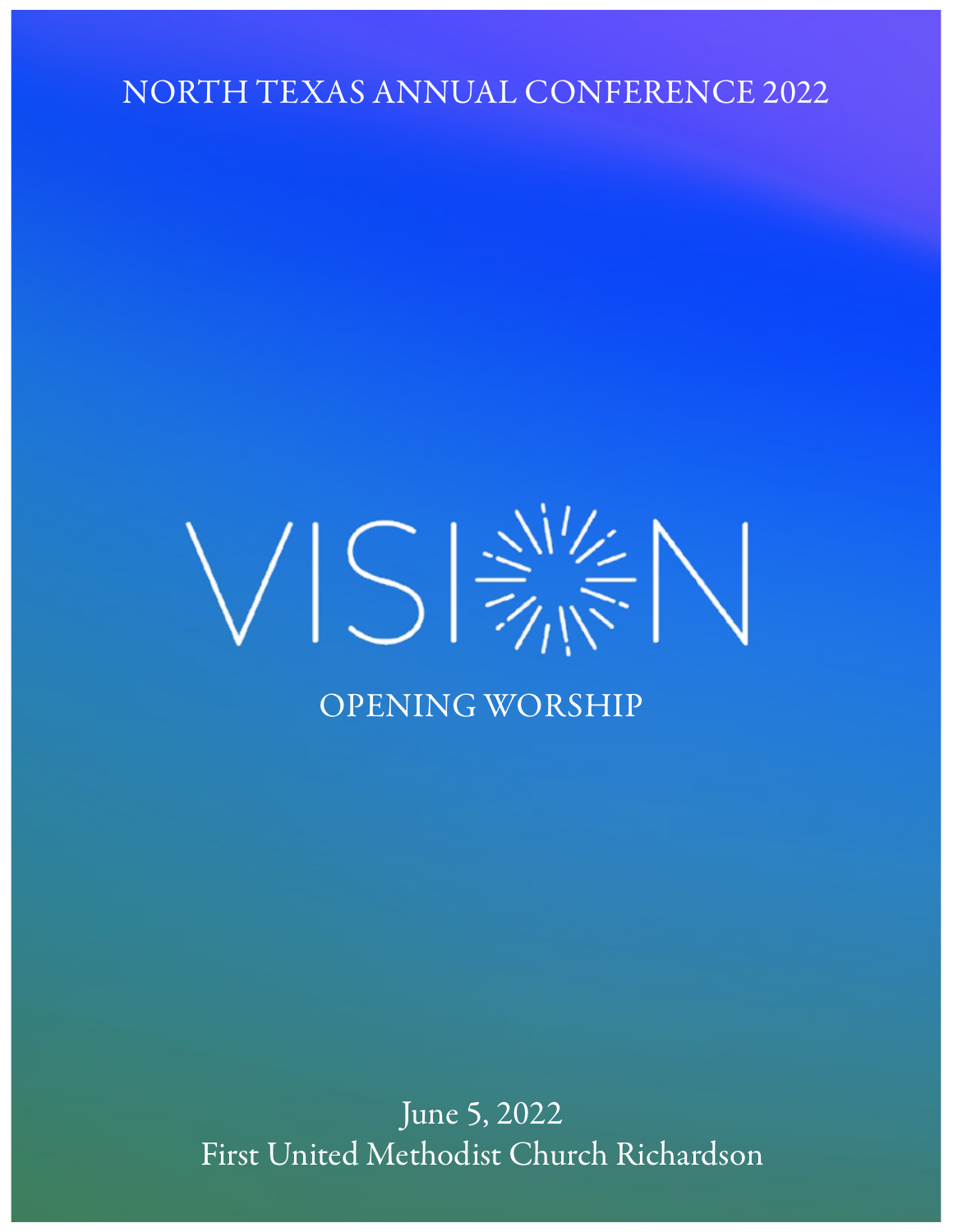# NORTH TEXAS ANNUAL CONFERENCE 2022 Opening Worship Service

## First United Methodist Church Richardson

June 5, 2022 | 7:00 p.m.

Please silence all cell phones as we prepare our hearts and minds for worship. \* Please rise in body or in spirit.

GATHERING MUSIC Send It On Down Geron Davis *Rev. Dr. Cynthia Wilson and Malcolm Payne, soloists*

God Is Here **Israel Houghton** *Rev. Dr. Cynthia Wilson, soloist*

\* CALL TO WORSHIP Total Praise Richard Smallwood Rev. Abbey Echols, Deborah Vela, Rev. Jimmy Greene, Joel Eichler, Fred Marsh, Pastor Shanna Kronk, Daniel Cho, Bishop Michael McKee, Rev. Dr. Wilson | Written by Britney Winn Lee

GREETING | Bishop Michael McKee

| * PROCESSIONAL HYMN 64                                 | Holy, Holy, Holy                                                                      | <b>NICAEA</b>    |
|--------------------------------------------------------|---------------------------------------------------------------------------------------|------------------|
| WELCOME AND OPENING PRAYER   Rev. Dr. Clayton Oliphint |                                                                                       |                  |
| <b>CHORAL ANTHEM</b>                                   | Baba Yetu (Swahili Lord's Prayer)<br>David Thompson, soloist                          | Christopher Tin  |
|                                                        | CALL TO OFFERING   Maddie Garcia and Cayla Carter, Project Transformation North Texas |                  |
| OFFERING OUR GIFTS TO GOD                              | Be Thou My Vision                                                                     | Heather Sorenson |
| * OFFERING RESPONSE                                    | Praise God, From Whom All Blessings Flow                                              | arr. Monya Logan |
|                                                        | INTRODUCTION OF BISHOP CYNTHIA FIERRO HARVEY   Bishop McKee                           |                  |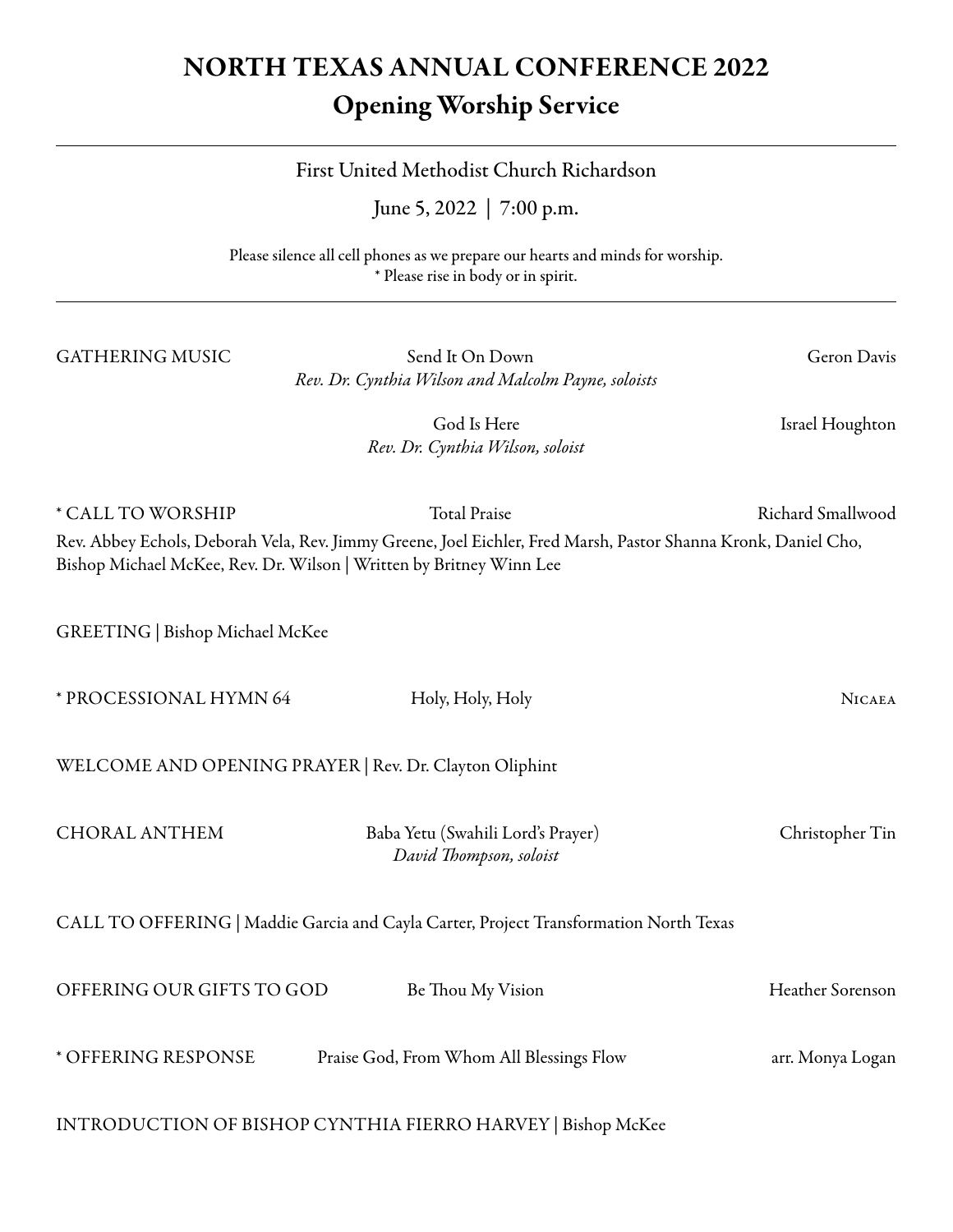SERMON | "Called for Purpose" | Bishop Cynthia Fierro Harvey

| <b>CHORAL ANTHEM</b>                                                                                                                                                                               | Dame Tus Ojos<br>Banda de Pastores                   | Marcela Gandara |  |
|----------------------------------------------------------------------------------------------------------------------------------------------------------------------------------------------------|------------------------------------------------------|-----------------|--|
| * CLOSING HYMN                                                                                                                                                                                     | Abre Mis Ojos Oh Cristo / Open the Eyes of My Heart  | Paul Baloche    |  |
| <b>COMMISSIONING OF MINISTRY GROUPS</b><br>Project Transformation North Texas, Conference Camp Youth Leadership Program, Bridgeport Camp, Prothro<br>Conference and Retreat Center, Local Churches |                                                      |                 |  |
| * TAKING OUR LIGHT INTO THE WORLD                                                                                                                                                                  | The Blessing                                         | Kari Jobe       |  |
| SENDING FORTH   Bishop McKee                                                                                                                                                                       |                                                      |                 |  |
| <b>POSTLUDE</b>                                                                                                                                                                                    | Now Thank We All Our God<br>Mary Lightfoot, organist | J.S. Bach       |  |